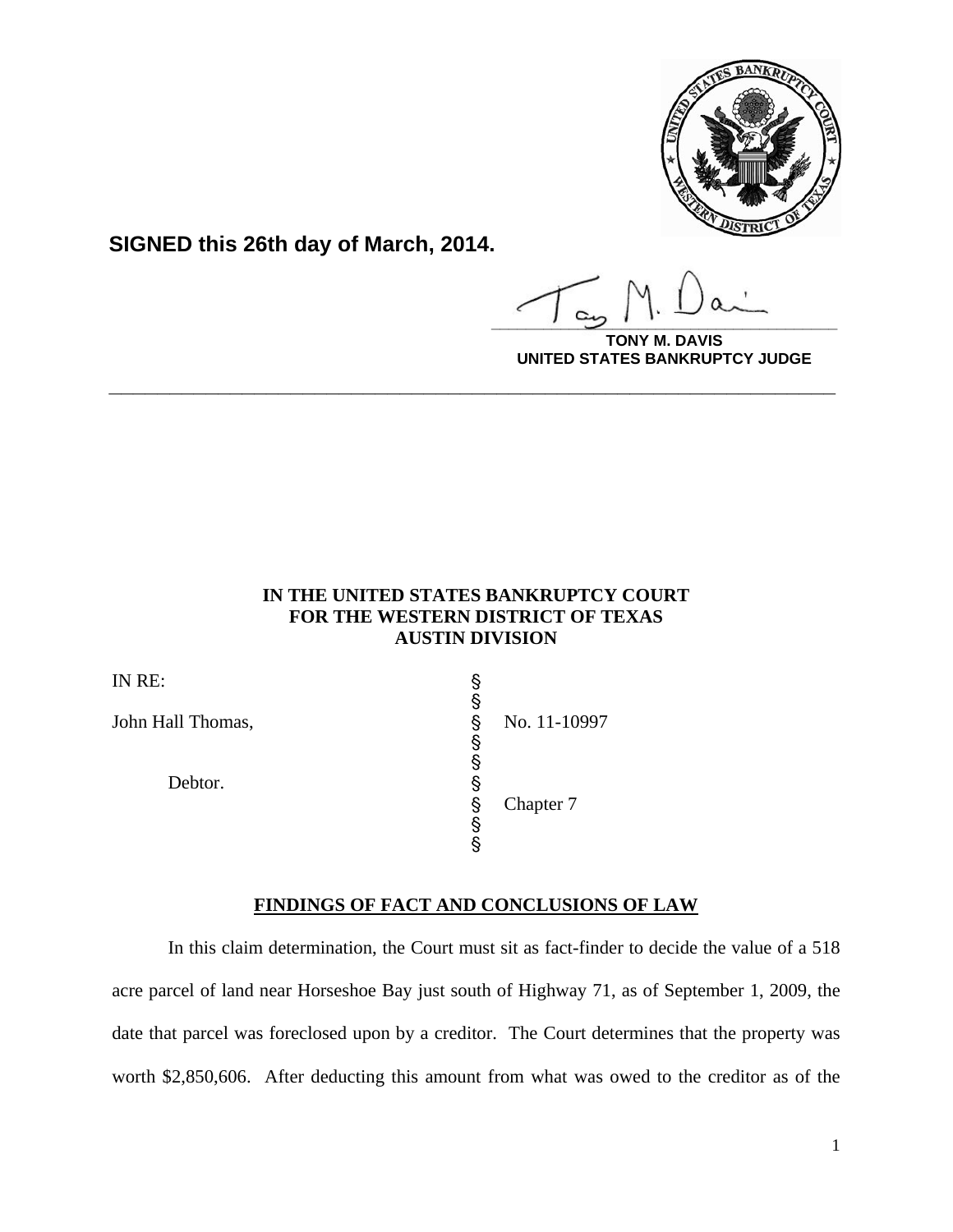foreclosure date, and adding certain interest charges, the Court calculates that the creditor's claim against the bankruptcy estate should be allowed in the amount of \$1,215,000.53, in addition to various attorneys' fees, post-bankruptcy interest, and other charges, which the Court will determine at a later date.

The Court has considered the written submissions of the parties, the testimony given at hearings on January 23 and February 6, 2014, and the relevant law. The Court has jurisdiction over this core matter pursuant to 28 U.S.C. § 157(b)(2)(B). Although entry of a final judgment on Graham's claim may, as explained below, be delayed until certain further aspects of Graham's claim are resolved, the Court will have constitutional authority to enter a final judgment as part of the "process of allowing or disallowing claims." *Stern v. Marshall*, 131 S.Ct. 2594, 2616 (2011).

#### **I. Background**

On August 14, 2007, John Hall Thomas borrowed \$3.4 million from Graham Mortgage Corporation ("Graham"). The loan was secured by a 618.292 acre ranch located in the counties of Burnet and Llano. *See* Ex. Cr-29<sup>1</sup> (non-homestead affidavit and description of property).

In 2009, Thomas defaulted on the debt and Graham initiated foreclosure. *See* Ex. Cr-31 (notice of default), Ex. Cr-30 (foreclosure notice). Before the foreclosure sale, Thomas sued Graham in Burnet County state district court on numerous grounds, including that the ranch was his homestead as of the date the loan was made. Apparently to avoid risking a violation of Texas homestead law, Graham carved out 100 acres of the ranch as potential homestead, released its lien on that 100 acre tract, and then foreclosed on the remaining 518.292 acres (the "Subject

<sup>&</sup>lt;sup>1</sup> The exhibits are referred to as "D-<sub>\_\_</sub>," for the debtor, Thomas, and "Cr-<sub>\_\_</sub>," for the creditor, Graham.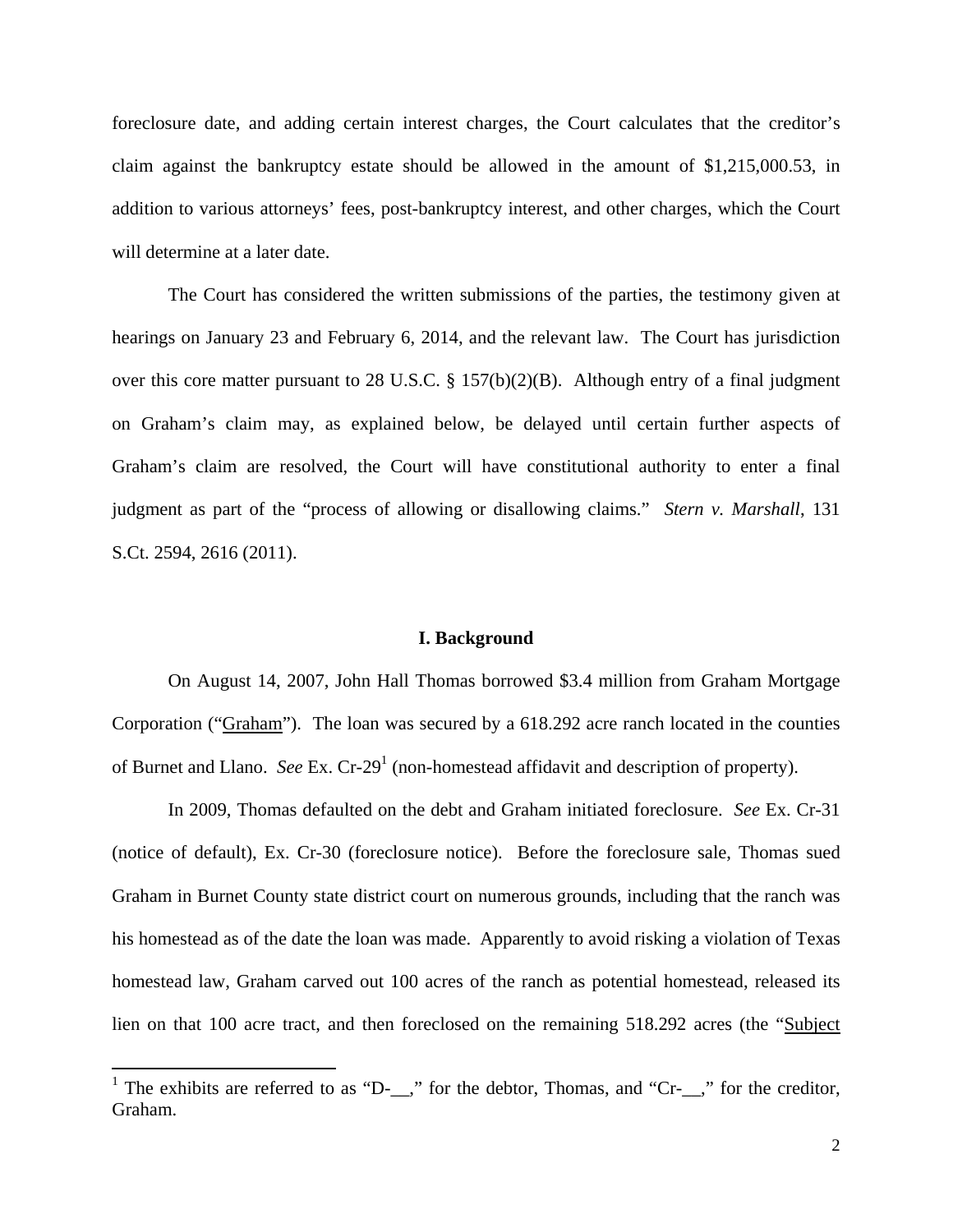Property"). Graham purchased the Subject Property at the September 1, 2009 foreclosure sale for \$2,257,214. As the parties have stipulated, as of the date of the foreclosure, Thomas owed Graham a total of \$3,788,185.69. Pretrial Order on Am. Proof of Claim of Graham Mortg. Corp. and Debtor's Obj. to Am. Proof of Claim ("Pretrial Order"), ¶ 24 [Dkt. No. 291].

Graham counterclaimed against Thomas in February of 2011 for the deficiency of approximately \$1.5 million. Thomas asserted his state law rights of appraisal under Texas Property Code § 51.003 with respect to this amount, because, he claimed, the fair market value of the Subject Property would have erased his entire indebtedness to Graham. Thomas also continued to maintain his homestead claim on the 100 acre tract. On April 21, 2011, the state court granted summary judgment to Graham, denying Thomas' homestead claim, upholding Graham's claimed deficiency, and denying Thomas an appraisal. Thomas appealed the ruling to the Third Court of Appeals in Austin.

Thomas also filed for relief under Chapter 11 of Title 11 of the United States Code on April 25, 2011 (the "<u>Petition Date</u>") [Dkt. No. 1], even though he had few creditors other than Graham. His bankruptcy case came before Judge Gargotta. In his bankruptcy filings, Thomas claimed the 100 acre tract as his exempt homestead. *See* Sch. C, Dkt. No. 137. Graham was granted relief from the automatic stay to allow the state court proceeding to continue to a final judgment and any appeal to be sought. Order Granting Modification of the Automatic Stay, Dkt. No. 36. The bankruptcy court reserved to itself the question of whether the 100 acre tract was a homestead as of the date of the bankruptcy petition—a different question from that before the state court, whether it was a homestead as of the loan date. *Id*. Ultimately, the bankruptcy court determined that the 100 acre tract was not a homestead as of the petition date, and this ruling was affirmed on appeal by United States District Judge Sam Sparks. *See* Amended Order Granting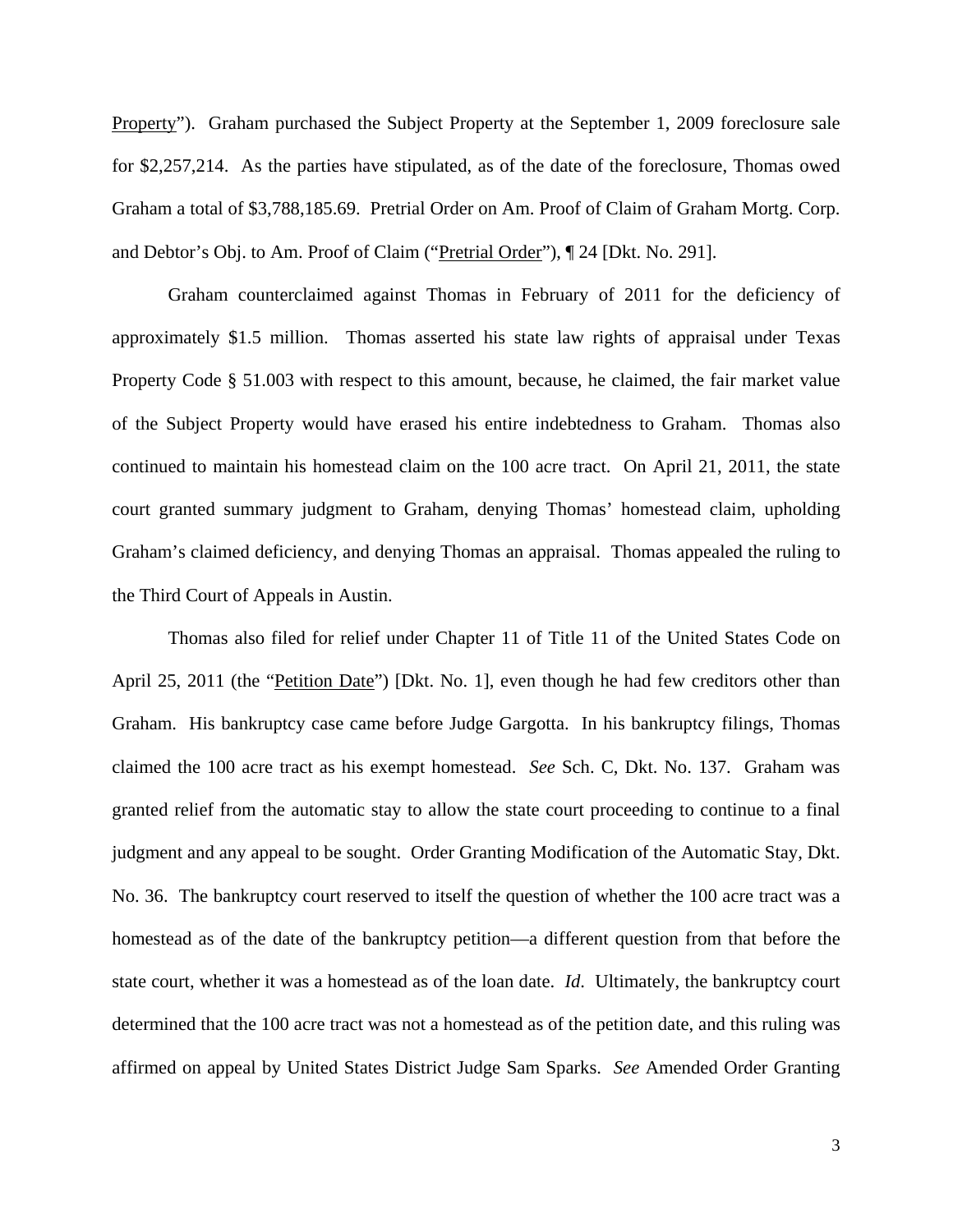Objection to Homestead Exemption, Dkt. No. 110; District Court Order, Dkt. No. 198. Moreover, because of Thomas' failure to propose a confirmable Chapter 11 plan, Judge Gargotta converted Thomas' case to Chapter 7, and Ron Satija was appointed as trustee to administer the estate. Order Converting Case to Chapter 7, Dkt. No. 111. Judge Sparks affirmed the conversion to Chapter 7. District Court Order, Dkt. No. 196. After the conversion, Thomas thwarted various of the trustee's attempts to administer the estate. *See, e.g.*, Trustee's Expedited, *Ex Parte*, Motion for Order to Show Cause Why Debtor Has Failed to Comply With This Court's Prior Orders, Dkt. No. 203.

Meanwhile, on April 4, 2013 (as amended by opinion and judgment of July 24, 2013), Thomas' state court appeal was decided. The court found in Graham's favor on most issues, including as to Thomas' homestead claim. *See Thomas v. Graham Mortg. Corp.*, 408 S.W.3d 581, 588-91 (Tex. App.—Austin 2013, pet. denied) (concluding that "the evidence conclusively establishes that Thomas abandoned any homestead rights in the Property at the time of the loan agreement"). But the appeals court remanded on the deficiency claim, holding that Thomas was entitled to assert his state law right to an appraisal concerning the claimed deficiency as of the date of the foreclosure sale. *Id*. at 592-94.

Shortly thereafter, Thomas, who had largely proceeded pro se before both state and federal courts but was finally represented by counsel, filed an ambitious motion [Dkt. No. 230] seeking multifarious relief from this Court. The premise of Thomas' motion was that the appellate court's ruling had vitally altered the landscape in the bankruptcy court. Specifically, by reinstating the possibility that Graham would have no remaining deficiency claim, Thomas argued that the bankruptcy case (that he filed) should be undone, and the bankruptcy trustee should have no role in administering the property of the bankruptcy estate. This novel and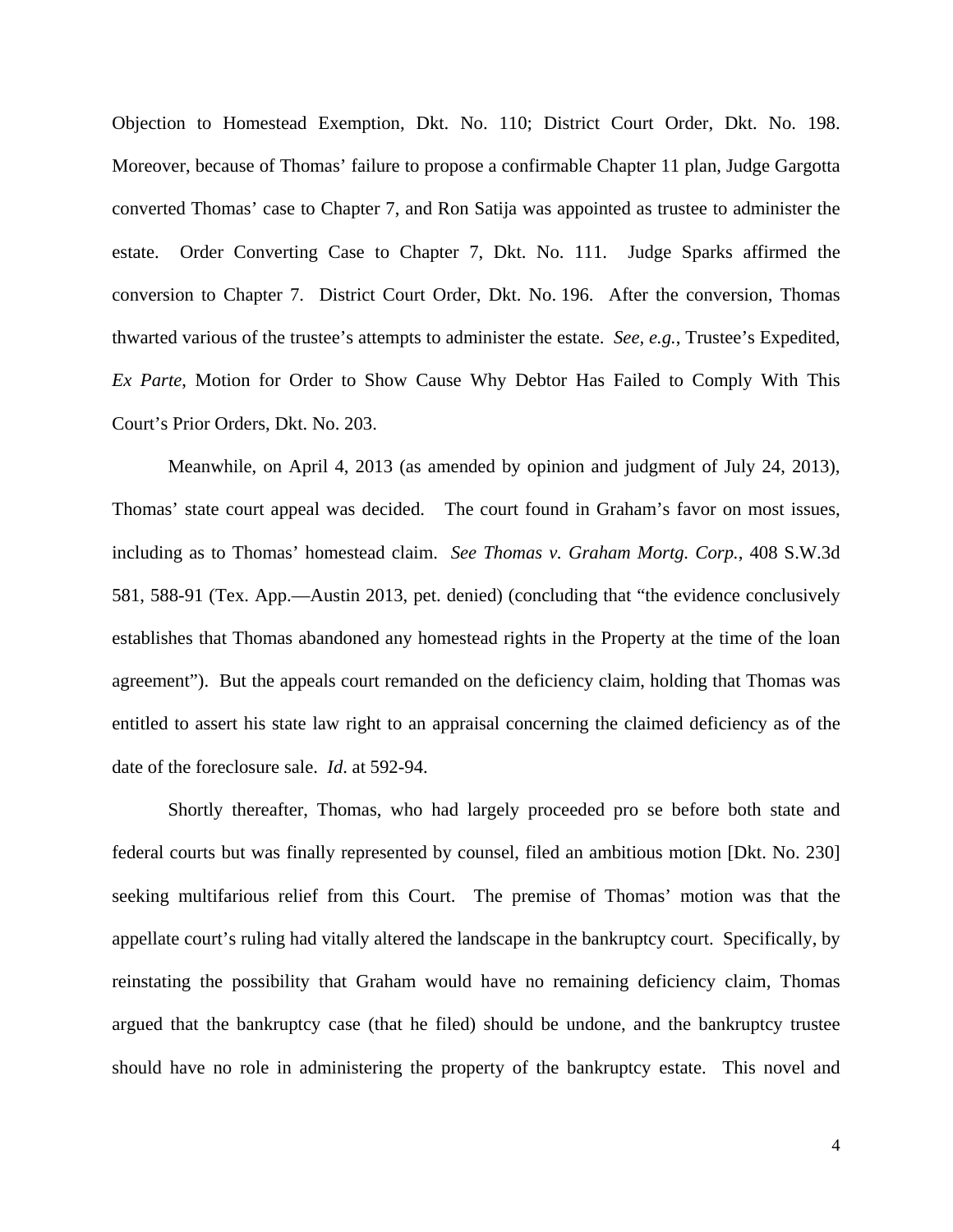extreme position was based on the logic that once Graham's deficiency was gone, Thomas would have no creditors and so he should have his assets, including the 100 acre tract, returned to him. In essence, Thomas sought to turn back the clock on numerous orders of the Court—many of which Thomas had not complied with—including orders to turn over the 100 acre tract, and cattle thereon [Dkt. Nos. 182, 185, 213].

There was a procedural impropriety in all of this, in that these orders had long been final, and in light of the debtor's non-compliance with them, there was little reason to strain to find equitable grounds to suspend their effects, long after the fact. Also, a substantive problem was that just because Graham's deficiency might be shrunk or even eliminated after state court proceedings ran their course, there was no reason under bankruptcy law that the trustee did not remain entitled, indeed obligated, to administer the estate and maximize it for the benefit of all creditors, including by selling non-exempt property. Even if the trustee might be able to pay off all creditors and leave a surplus for Thomas himself, that possibility did not necessarily justify this Court's intervening to stop the trustee from liquidating the property in order to try to prognosticate what the estate's finances were in fact going to look like at the end of the day. In sum, there were strong reasons to allow the trustee simply to go ahead with a sale of the remaining ranchland, which was not exempt—even if, at some future point, it might turn out that Graham's deficiency was smaller than originally asserted. The trustee could always hand over any remaining funds to Thomas, after the estate had otherwise been administered. That is the course Chapter 7 bankruptcy proceedings usually take.

On the other hand, the land had been in Thomas' family for generations and had sentimental value to him. Also, even if some irrational exuberance might slant his view on likely outcomes, Thomas was right that there was a possibility that Graham's deficiency claim might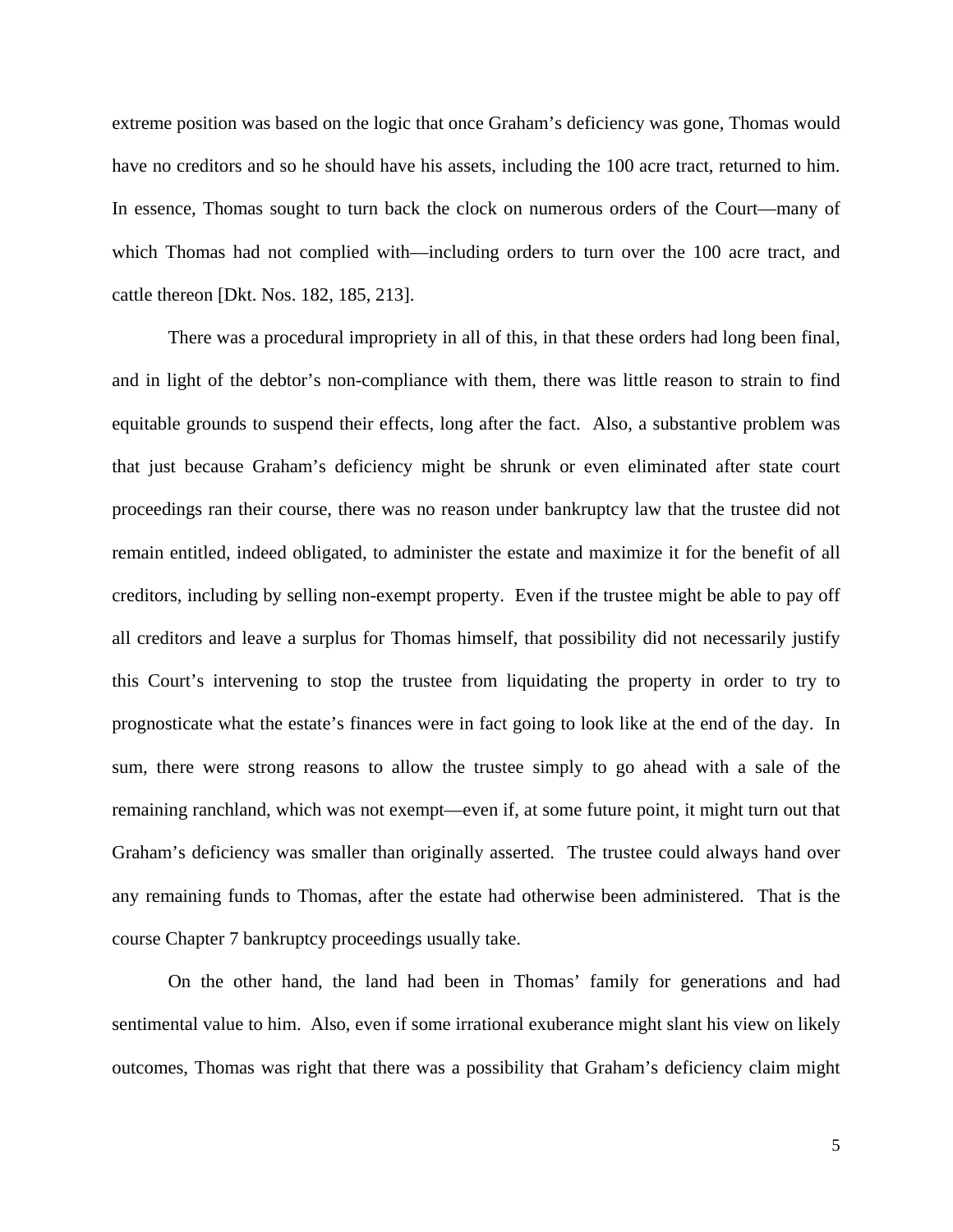be diminished or even eliminated by the appraisal process. Finally, it was true that Graham was by far the estate's largest creditor, so the ultimate amount of its claim really would determine the course of the bankruptcy case. *See* Schs. D, E, F, Dkt. No. 131.

The Court crafted a remedy to take these factors into account and give Thomas a chance to sustain his position that Graham's deficiency was rightfully zero and that Thomas should be allowed to keep the remaining 100 acres of his family's ranchland. The Court gave Thomas a choice: either (a) proceed with the state court appraisal process, but in the meantime let the trustee proceed to liquidate the estate's property (including the 100 acre tract) and begin paying creditors and fees, holding the rest until the amount of Graham's deficiency (if any) had been ascertained; or (b) opt for the bankruptcy court to conduct the valuation proceeding, in which case the Court would withhold approval of the sale of the remaining 100 acres until Graham's deficiency claim was ascertained—thus leaving open the possibility that if Graham's deficiency claim were to be low enough, the trustee might not be forced to sell the land at all, potentially returning it to Thomas. Order, Dkt. No. 236.

Thomas chose the second option [Dkt. No. 238], thus teeing up the present proceeding, at which the Court was left to value Graham's deficiency claim. As the parties agreed in their joint Pretrial Order of January 10, 2004, the questions before the Court were the value, as of September 1, 2009 (the "Effective Date") of the Subject Property, and the pre-petition interest thereon (which accrued at a rate the parties have agreed upon).

With that background in place, the Court turns to the issues at hand.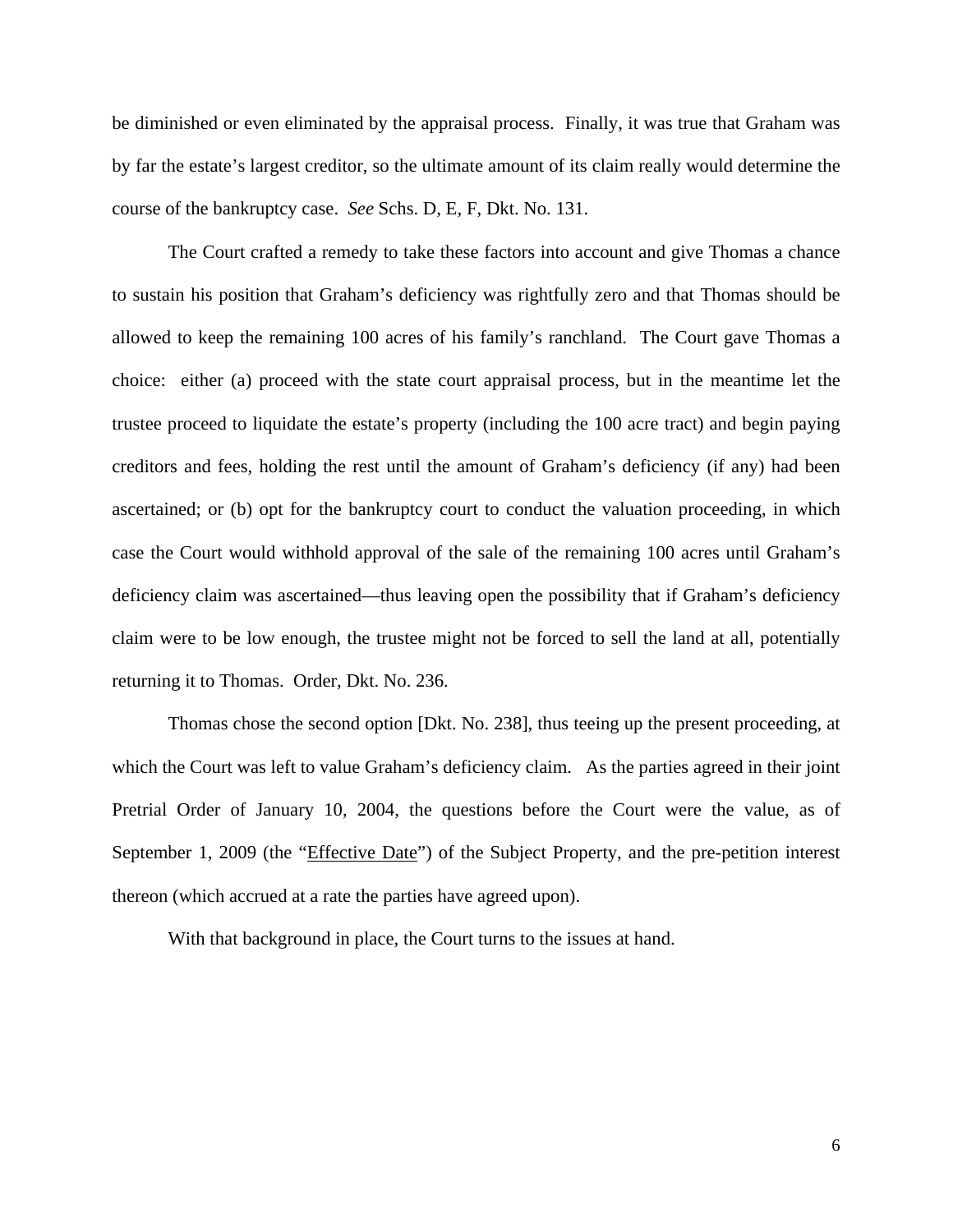# **II. Valuation of the Subject Property**

### **A. Characteristics of the Subject Property**

The experts' reports provided numerous maps and extensive additional information about the Subject Property, all of which the Court has taken into account. Some key characteristics of the Subject Property may be summarized as follows.

The Subject Property is located in central Texas and straddles the line between Burnet and Llano counties. It lies a couple of miles south of Lake LBJ, on the other side of Texas State Highway 71 from Horseshoe Bay, a golf, tennis, and aquatic-recreation resort community along the shores of that lake and the Colorado River. By contrast to the fairly dense development on the north side of Highway 71, there is only one small subdivision, called the Overlook, in close proximity to the Subject Property and on the same side of Highway 71. *See* Jan. 23, 2014, Hearing Transcript, Dkt. No. 306 ("Tr.") 60-61; Ex. Cr-6 at iv.

The Subject Property has narrow frontage of about 350 feet on Highway 71; from there a thin neck, about a mile long, connects the main body of the Subject Property to the highway, although the ranch road along this neck "meanders" at times into the 100 acre lot still owned by Thomas. Tr. 95-96; Ex. D-17 at j. Due both to the cut-out of the 100 acre lot and the long neck, the overall shape of the Subject Property is quite irregular. *See* Ex. Cr-4 at 25.

The Subject Property has few improvements aside from a couple of fences, gates, and ranch roads. There are a couple of wet-weather creeks and ponds. Tr. 62, 93, 213. There is a powerline easement and a gas pipeline easement, which cut diagonally across the property and negatively impact the property's value. *See generally* Tr. 13-16, 98-99; Ex. D-3. There is groundwater and electricity access, and the land's gentle terrain makes it favorable for development. Tr. 93-94.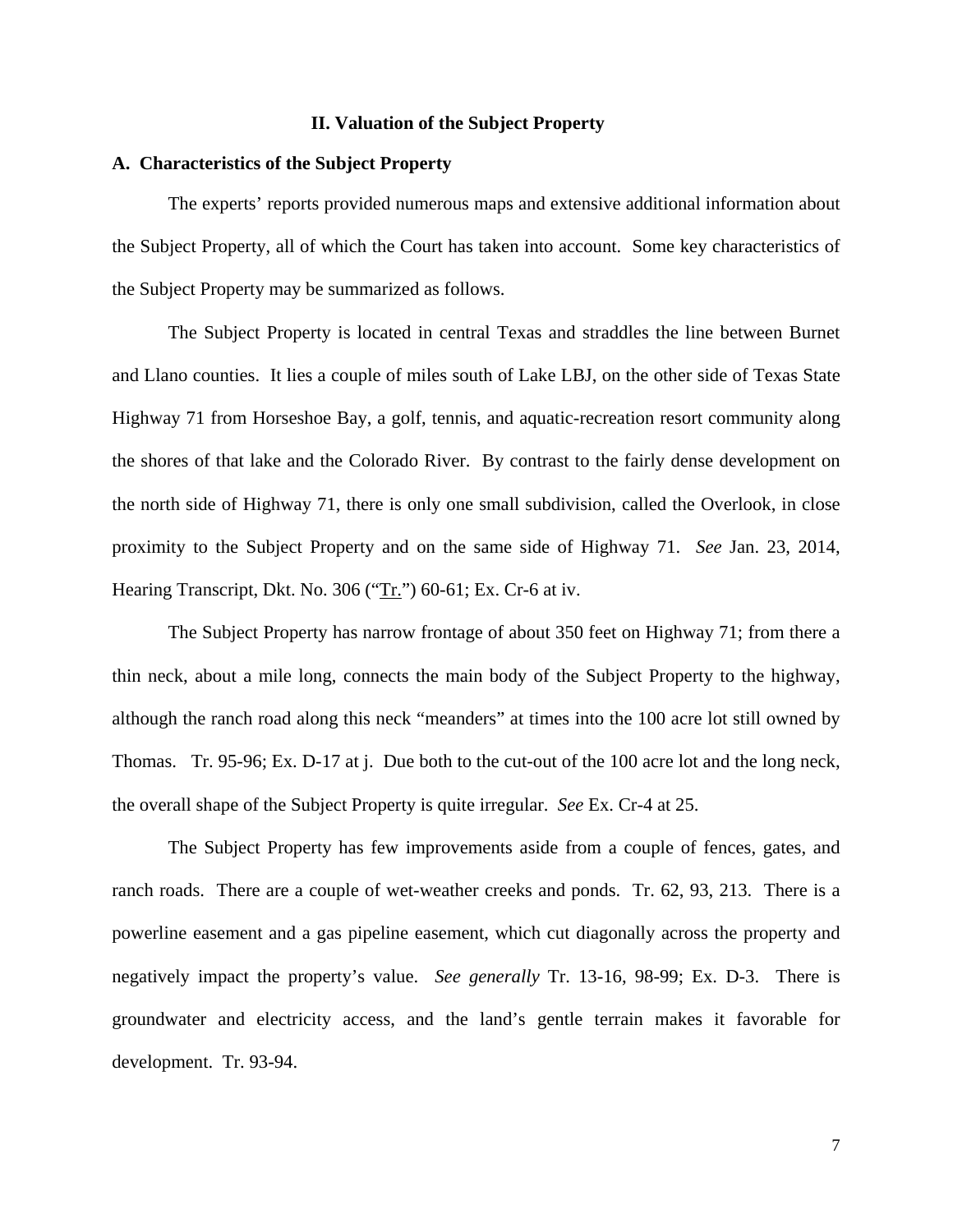# **B. Lay Testimony**

Although this case largely boils down to a battle of the experts—the three real estate appraisers—other witnesses offered useful testimony.

Dr. Thomas offered helpful testimony about the location and physical characteristics of the property, which is a portion of a larger tract that was in his family for three generations. He received his property after a partition among siblings. Tr. 17-20. Dr. Thomas testified about how he came to borrow from Graham and give Graham its mortgage, and attempts he made to sell the property. Tr. 24-25, 30-31. His opinion of value, which was \$8500 per acre to \$10,500 per acre, cannot be given much if any weight, but it does explain his attempts to hang onto the property through this protracted bankruptcy case. Tr. 58-59. His opinion appears influenced by the fact that his sister was able to sell her 480 acre tract, located north of Highway 71, at \$15,700 per acre. But she sold at a time, June of 2007, that all experts would agree was a much better market for real estate, and the location of the land is distinct—as Thomas himself testified, his sister's property was located very near to, and not separated by a major highway from, the facilities at Horseshoe Bay. Tr. 23-24. True, Dr. Thomas received three offers to buy his property for amounts considerably in excess of even the appraisal of Thomas' own expert, but the first two were dated prior to 2008, and none closed, the last because the buyer was unable to obtain financing. *See generally* Tr. 32-37, 53-55, 63-66; Ex. D-12. These offers are of little probative weight in the valuation dispute here.

The Court was also helped by the testimony of Brad Goebel. Goebel was the broker retained first by Dr. Thomas, and then by Graham, to sell the property. He testified credibly to the effect that the unusual configuration of the property was an impediment to sale, as were the two significant easements on the property. *See* Tr. 215-17. He also testified that if Graham could have gotten \$7500 per acre for the property after the foreclosure, he believed it would have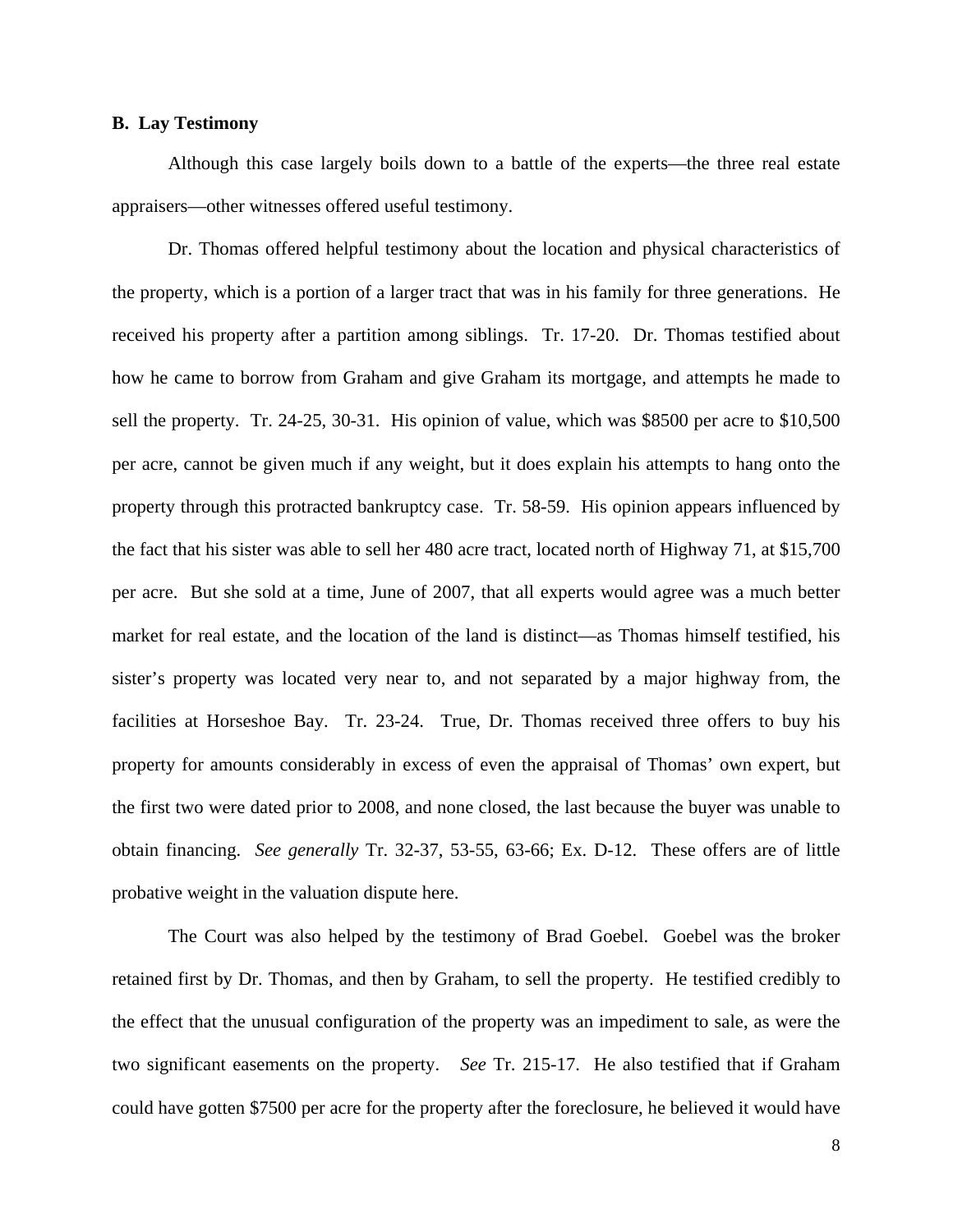accepted that offer. Tr. 208-09, 214. He gave credible assurances that the property has at all times been marketed in a professional manner.

Finally, Dean Castelhano gave helpful and credible testimony. Castelhano is an owner of Graham, has been actively engaged in the underwriting process, and is qualified as an appraiser (although he did not here provide a valuation opinion). Castelhano testified that the global financial meltdown that occurred in 2008 had such a negative impact on the real estate markets that he refers to it as the time that "the world changed." Tr. 249-50. This observation is consistent with evidence from all three appraisers (although they of course gave different opinions of how the market decline affected value as of the Effective Date). Castelhano confirmed that Graham would have accepted an offer of \$7500 per acre, had it actually been firm and on commercial terms. Tr. 245-46. This testimony was consistent with Goebel's testimony that the offer received at that price point was not a "solid deal," and that if it had been, it would have been accepted. Tr. 208-09. All of this is consistent with the Court's view that given the actual fair market value of the land as of the Effective Date, to sell the land at \$7500 per acre would have been a very good deal for Graham. It is no surprise that money on that scale did not come through, particularly given the other valuation evidence discussion below.

#### **C. The Battle of the Experts**

The Court turns now to the testimony of the experts.

Thomas relied on one expert, Chris Griesbach, whose report was introduced into evidence as Ex. D-17 and whose proffer [Dkt. No. 301] was admitted as Ex. D-50. Graham used two experts, Monte Ezell, whose report is Ex. Cr-6, and Martyn Glen, whose report was introduced as Ex. Cr-4 and whose proffer [Dkt. No. 299] is Ex. Cr-42. The three experts were all qualified to provide opinions of fair market value as of the Effective Date, all of their testimony was deemed admissible, and the Court has carefully considered their testimony and other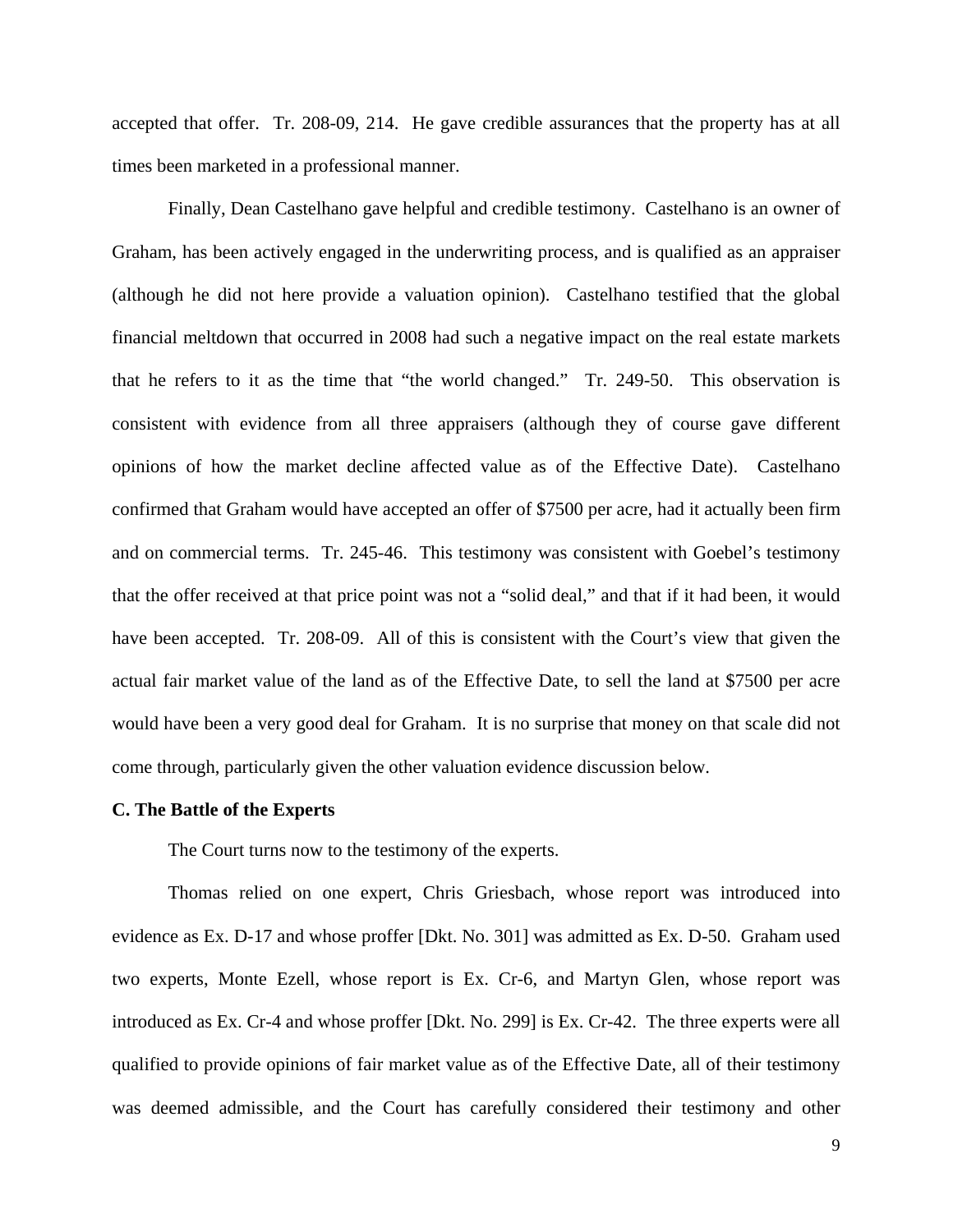evidence upon which they based their opinions. Although this discussion is far from exhaustive in terms of the factors the Court has considered in reaching its findings, the Court here explains the weight it gave to various key parts of their evidence as part of its fact-finding exercise.

# 1. Areas of Agreement

Although their ultimate opinions diverged, there were large areas of agreement among the three experts. The experts all agreed that by the Effective Date, the property had lost value compared with earlier time frames, although there was some conflicting testimony, not particularly relevant, as to how close September 2009 was to the bottom of the market. All experts agreed that by the Effective Date, it was, at a minimum, very difficult to get the amount and type of financing that would have been required to purchase the Subject Property. *See, e.g.*, Tr. 118-19, 161. They also agreed that residential development in the area had been slowed as of the Effective Date as compared with earlier periods.

For all of these reasons, the experts agreed the highest and best use was to buy and use for ranch/agricultural/recreational purposes; Ezell and Griesbach also included some contemplation of eventual development into residential lots, if and when demand for such development materializes. Tr. 96-97; Ex. Cr-6 at 9-11; Ex. Cr-4 at 35; Ex. D-17 at iv. At trial, Griesbach hedged (and at times arguably contradicted) this conclusion somewhat, damaging his credibility in doing so. *See infra* § II.C.2. In any case, the highest and best use was a topic on which there was more agreement than disagreement.

All experts used the sales comparison approach for their primary valuation opinions. Ex. D-17 at 18; Ex. Cr-6 at 3-4; Ex. Cr-4 at 4. Glen also used the cost approach on a very limited basis. Ex. Cr-4 at 43.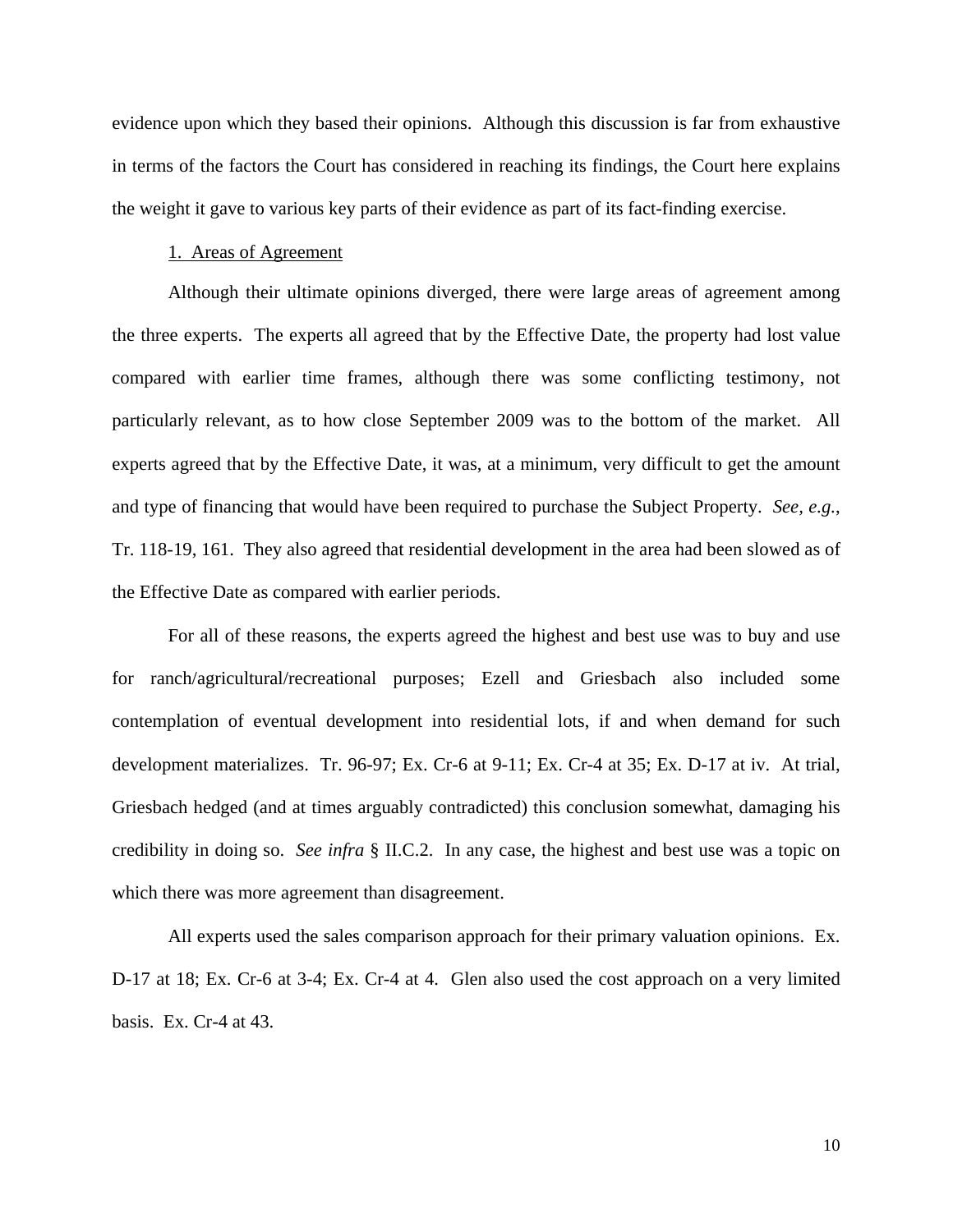All agreed that the appropriate "exposure period," or the holding period within which the hypothetical sale at the price appraised should occur, would be 12-14 months. Ex. Cr-4 at 44; Ex. D-17 at 33; Ex. Cr-6 at 26.

The experts agreed that in valuing ranch land, it may be necessary to look at comparables located some distance away. Indeed, this was borne out in their appraisals, as all three used some comparables that were some twenty-five or thirty miles away. *See, e.g.*, Tr. 166-67.

Each expert "adjusted" the comparable sales to factor in differences between the comparison property and the Subject Property, although none rigorously explained the manner in which the percentage adjustments were made. Though less precise than might be desired, their adjustment testimony was nonetheless admitted. "Alleged 'gaps' between the comparable sales data and the conclusions drawn from it may go to the weight of an appraiser's testimony but not to its admissibility. We nevertheless review the adjustments to determine whether too great an analytical gap exists from the data to the adjustment." *Williams v. Texas*, 406 S.W.3d 273, 286 (Tex. App.—San Antonio, 2013, pet. denied) (citation omitted). In this case, there was not so much of an "analytical gap" as to preclude admission of the evidence. But while the Court admitted and considered the experts' opinions (including their adjustments), some of the comparables and some of the adjustments, as explained below, were too dramatic and illexplained for the Court as fact-finder to give them much weight.

## 2. Griesbach

The credibility of Thomas' expert, Chris P. Griesbach, was damaged in several different ways, such that in the end, the Court gave little weight to his evidence.

**Choice of comparables**. Most importantly, Griesbach used comparables from time periods long before the Effective Date, and indeed long before the financial crisis. *See* Ex. D-17 at 29; Tr. 128-31, 144 (an average of thirty-three months prior to the Effective Date for the nine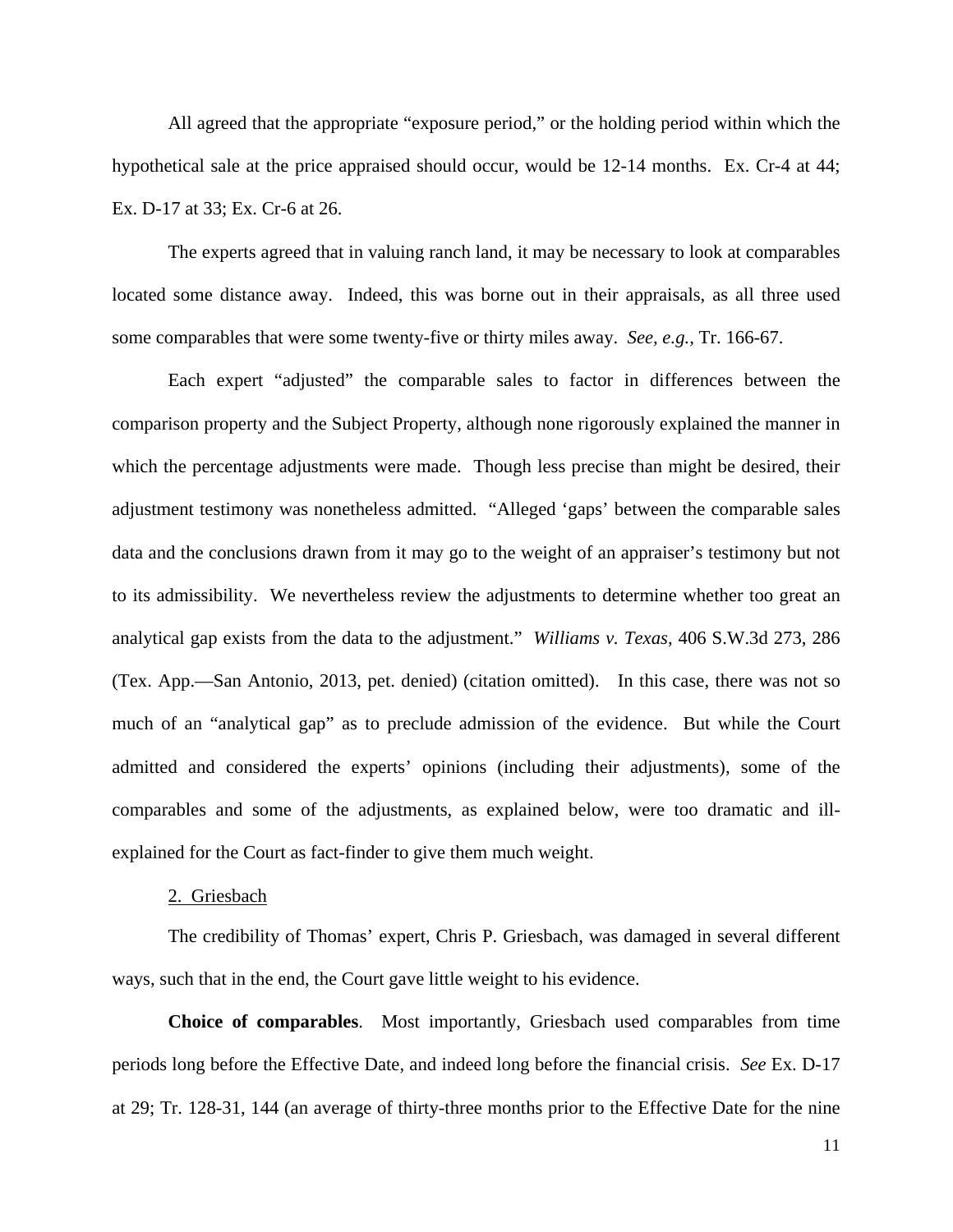comparables in his expert report). The extensive market evidence in the record demonstrates that values had fallen precipitously, and financing was scarce as of the Effective Date. All told, Griesbach's selection of comparables was hard to understand. The problem with choosing sales that were from earlier periods of time is illustrated by comparing Griesbach's Comparable #11, which sold for \$12,000 per acre in 2007, to Ezell's Comparable #5, which was located in very close proximity, but sold in 2011 for \$5,666 per acre. Also, some of Griesbach's comparables were from locations in close proximity to the river; two were from right off Highway 71 just outside Bee Cave, a location far closer to Austin than is the Subject Property; and some were far more closely related to the Horseshoe Bay resort on the north side of Highway 71, which would raise values. *See* Tr. 163-66.

Related to these points, Griesbach's adjustments were very large, one at 39%, three at about 45%, and one an amazing 75%. *See* Ex. D-17 at 29 (summarizing); Tr. 167-68. With adjustments that large, and particularly considering the inevitably somewhat imprecise nature of the adjustment process, it is hard to see how those sales could truly be considered "comparable." The Court finds them to be of minimal use, if any.

At trial, Griesbach testified about four new comparables that were not in his appraisal report. No satisfactory explanation was offered at closing as to why those four were left out of the original report. *See* Tr. 116 ("I ran across four sales that in my initial search hadn't come up. And so I discovered four—four sales in doing that—that exhaustive search, that I went 'Well, you know, I—I should have used these sales in my original report.' And so I looked at them and I thought 'Yeah, I've got to—I've got to supplement my report.'"). These belated comparables do not change the Court's analysis, either for or against Griesbach, but their belated selection certainly does not bolster his credibility.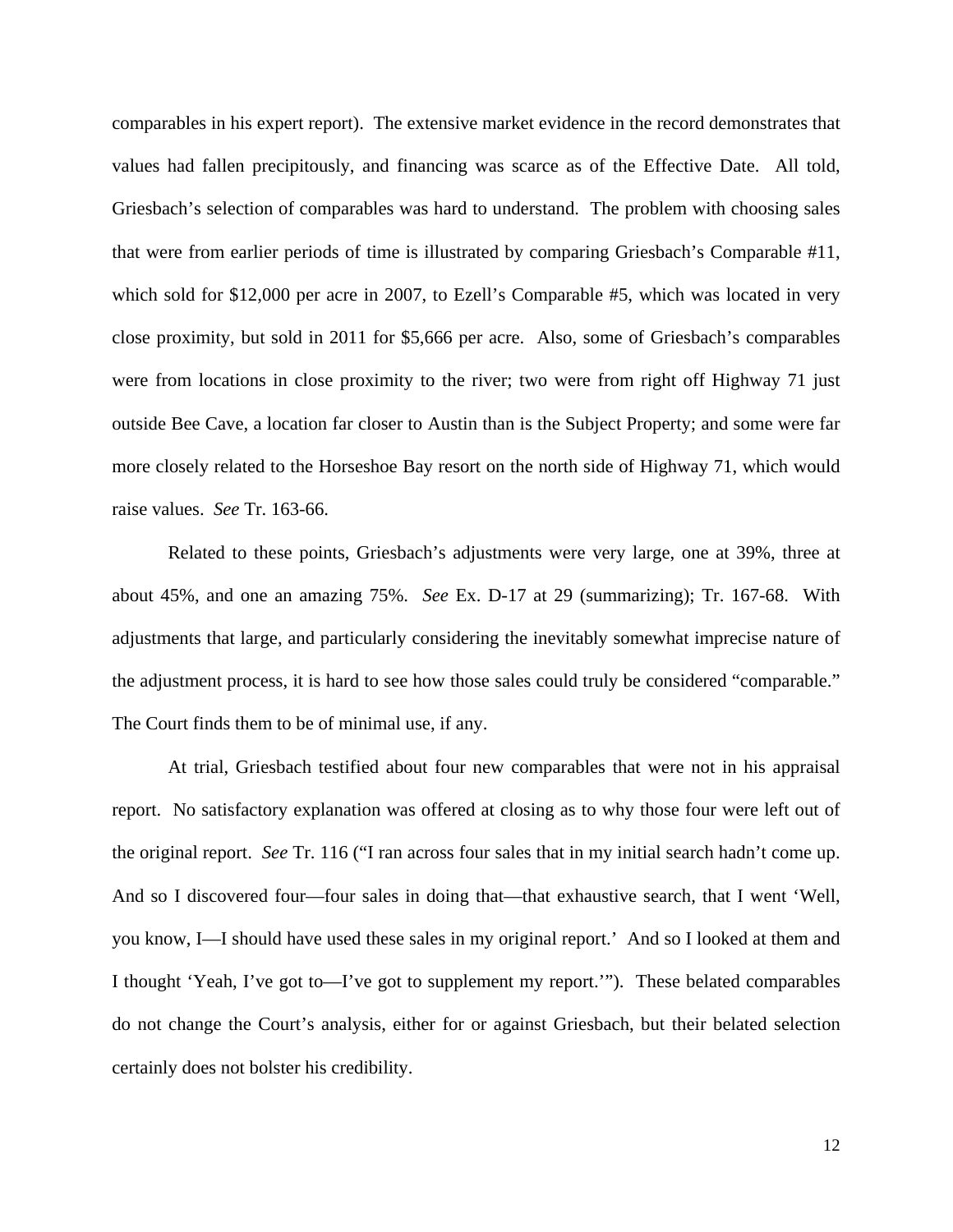**Highest and best use**. As noted, Griesbach's report conceded that the Subject Property's highest and best use was as a "[r]anch for raising livestock and recreational uses," with some future "[p]otential for future large acreage residential development with 5-10 acre lots." Ex. D-17 at iv. As Griesbach's report explains, the appraisal concept of "highest and best use" means "[t]he reasonably probable and legal use of vacant land . . . which is physically possible, appropriately supported, financially feasible, and results in the highest value." Ex. D-17 at 25 (quoting Appraisal Institute, *The Appraisal of Real Estate* (12th ed. 2001)). The "use must be probable and not speculative or conjectural, [and] there must be a profitable demand for such use." *Id*. Given this, it seems plain that, while residential development years down the line was (as it still remains today) an eventual *possibility*, there was no currently "profitable demand" for it as of the Effective Date. Indeed, Griesbach's report itself confirms this: "The appraiser is of the opinion that as of September of 2009 the market was stalled and thus the highest and best at the time would be for continued ranch use for livestock and recreational use." Ex. D-17 at 27. Griesbach's report had it right: as of September 2009, the highest and best use of this land was as ranchland, for agricultural and recreational use. Eventual residential development was a possibility, and a possible contributor to value (as indeed it would be with most vacant land near other settlements or roadways), but was not the highest and best use in the "present tense."

At trial, Griesbach tacked in the other direction, several times saying that the highest and best use was as residential property. Tr. 96-97, 119-20, 158-60. Though these statements were sometimes qualified somewhat (especially in the face of cross-examination), by the important caveat that this was only an eventual prediction and not a present reality as of the Effective Date, the Court still found that this attempt to shift the focus of his "highest and best use" opinion undermined Griesbach's credibility, particularly given the lack of evidence of interest in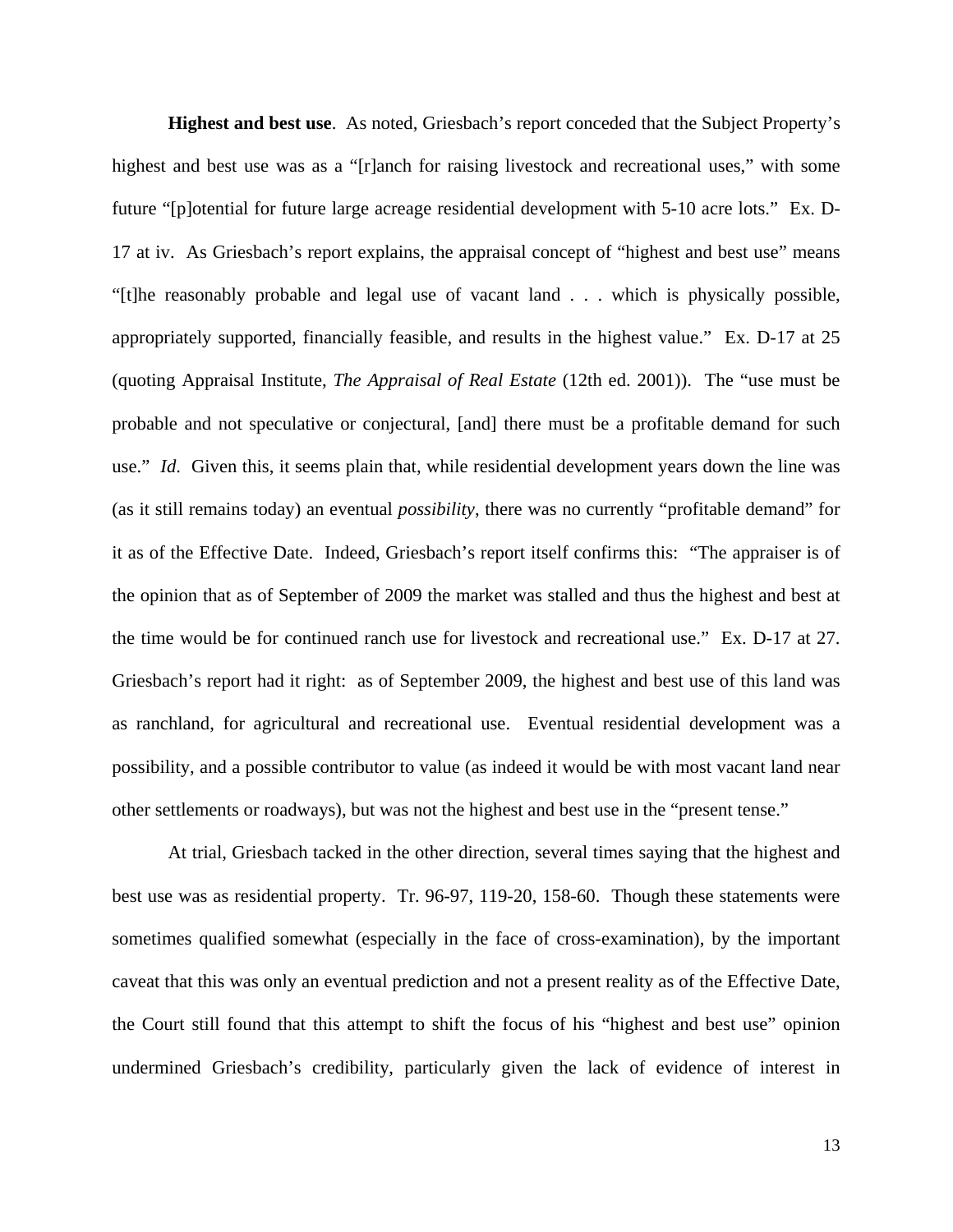residential development more broadly as of the Effective Date. Griesbach's equivocation on this point at trial undermines his credibility.

**Other issues**. Griesbach used a "market analysis" that was developed through a means that was not adequately explained, and, when questioned about it on cross, the witness became visibly uncomfortable. *See* Tr. 107-09, 118-19, 149-56. He provided no satisfactory explanation of his analysis.

Moreover, Griesbach made few if any adjustments for the shape of the property, when all other appraisers did, and Goebel, the broker for the property, testified credibly that the shape did harm efforts to market the property. *See* Tr. 97-98, 168.

Finally, Griesbach did not enhance his credibility when he argued that the offers obtained by Thomas on the land corroborated his opinion. *See* Tr. at 89-91. These offers show, if anything, that the market for the Subject Property was quickly evaporating, at least at the desired price range. The transactions did not close, and indeed, the last of the offers failed precisely for lack of financing and thus aptly characterizes the period around the Effective Date, according to the market evidence.

**Conclusion**. Griesbach's opinion was that the property could be sold within 12 months of the Effective Date for \$8150 per acre. Tr. 117-18, Tr. 178-79. As a result of all of the factors above and the Court's own observations concerning Griesbach's general credibility in light of all the facts in evidence, the Court gives little weight to the Griesbach appraisal.

## 3. Glen

When considering his written materials alongside his testimony, the Court finds Glen's appraisal to be the most useful and credible of the three.

Glen differs from the other two appraisers in that he apparently gives no value to the possibility of future development. In turn, this drives his selection of comparables, which were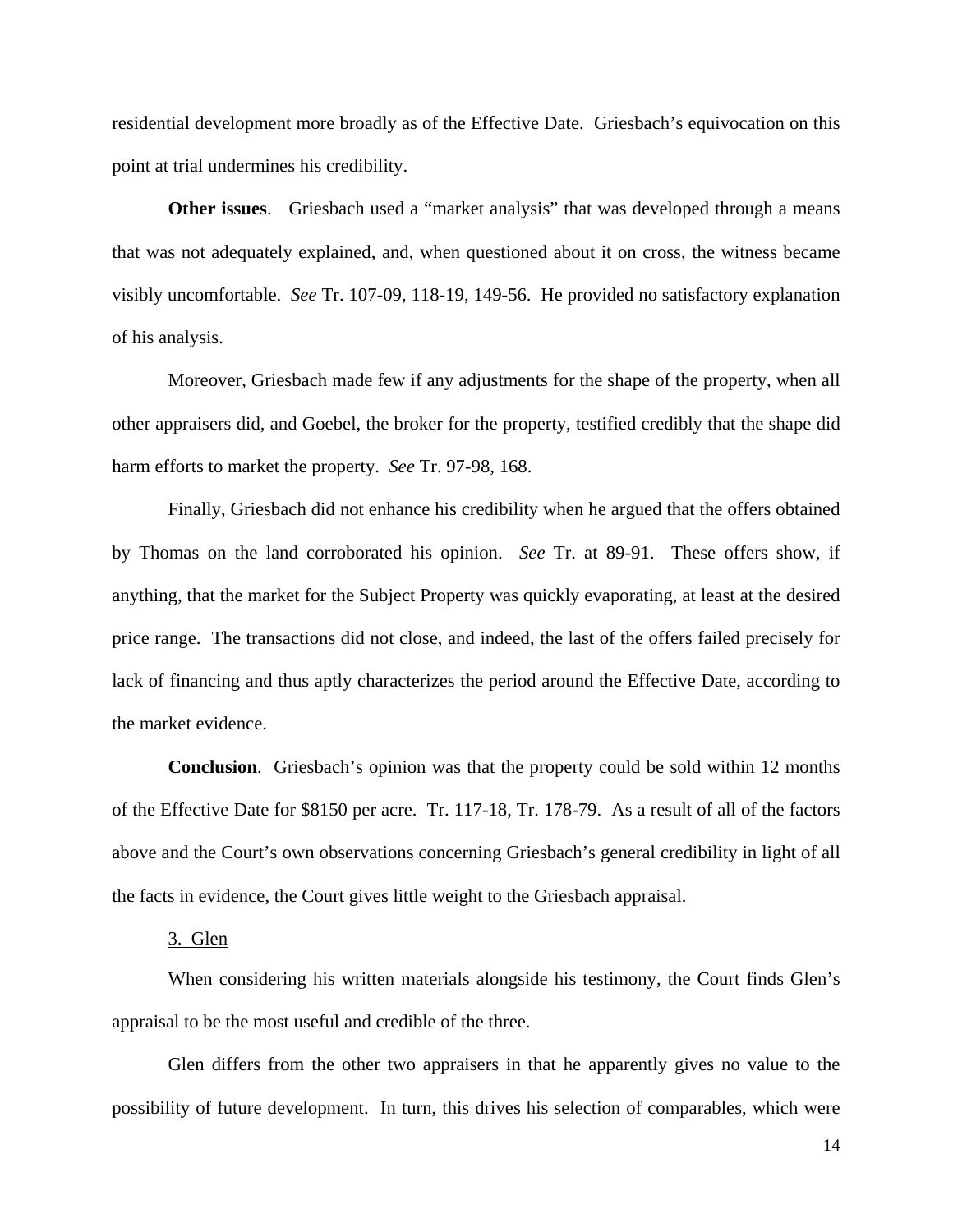all from northern Burnet County. The Court has struggled with how to account for this factor. On the one hand, Thomas's counsel argues forcibly that proximity to Horseshoe Bay and the possibility of future development are important to the valuation of the property, and his argument resonates with both logic and common sense. (Though this common sense is somewhat undermined by the observation that in 2014, well into what all experts agree is an improving market for real estate, the only development on the south side of Highway 71 is the Overlook development, and that development does not enjoy the amenities of the resort.)

The weight to be given to the prospect for future residential development is determined by the market evidence. When viewed from 2009 when prospects were bleak and other developments (such as Skywater on the north side of Highway 71, quite near to Horseshoe Bay) were going into foreclosure, *see* Tr. 134-37, 161-62, the residential development possibility seems so speculative and remote in time as to add little if any present value to the Subject Property as of the Effective Date. In sum, in weighing the evidence, the Court has gone from thinking Glen was wrong on this point to thinking Glen may have been the one appraiser who was right. Glen himself did not deny that residential development was a *desideratum*, when demand materialized. He merely opined that, as of the Effective Date, the prospect was too remote to be a significant determinant of value. In 2009, the buyer was exceedingly unlikely to be a residential developer; rather, it would be a rancher or recreational user intending to enjoy the land as such until interest in residential development picked up considerably. In any case, this area of partial disagreement is of little note because, as discussed below, the Court ultimately looked to a combination of Glen's and Ezell's appraisals to be instructive on its fact-finding on valuation, and after some adjustments in the relative weights of the comparable sales evidence by the Court, each appraiser's evidence pointed in the same direction.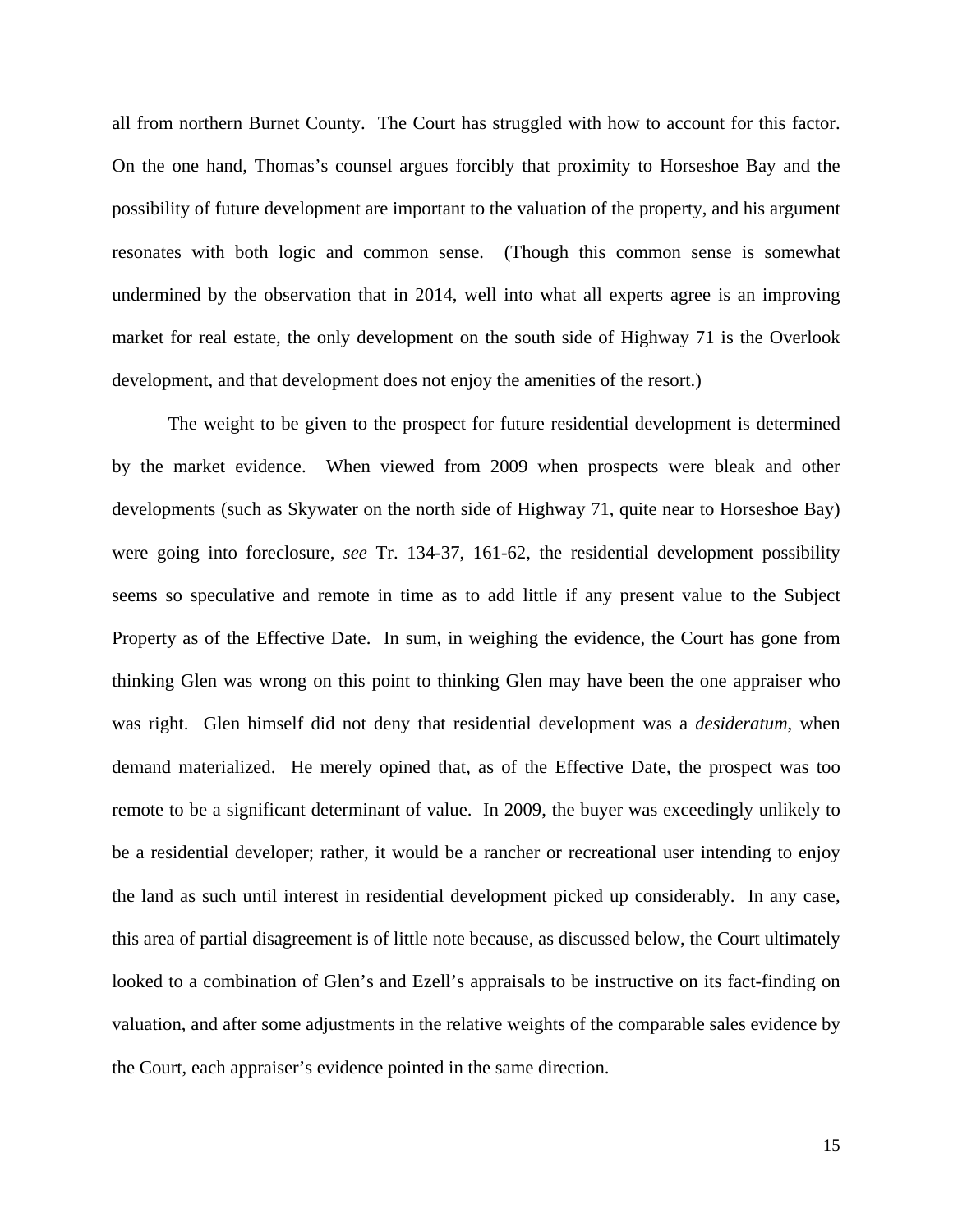Glen used a trainee, Cameron Schuster, to gather information for the appraisal. Although counsel for Thomas suggested this should undermine the value of Glen's appraisal, the Court does not find this troubling. There is no indication that the work was actually deficient as a result of Schuster's involvement. Glen testified that he closely supervised the trainee, and Glen himself explained every aspect of the work product ably at trial.

Counsel for Thomas attempted to make much of the appraisal of the Skywater development that Glen performed in February 2011, Ex. D-7, and of the supposedly different approaches used by Glen in evaluating a tract of raw land in connection with that appraisal. However, Skywater is directly adjacent to Horseshoe Bay, and Glen testified to numerous extraordinary assumptions and conditions that were placed on that appraisal. These facts suggest to the Court that the approaches taken with the two appraisals were not so much inconsistent as different exercises requiring different techniques.

Hurting Glen was his testimony that he found no ranches close to the subject property in 2009, which means he overlooked Ezell Comparable #3, which seems like a useful comparable sale. The parameters of Glen's searches, explained in his report, are revealing. *See* Ex. Cr-4 at 37. He searched only Burnet and Llano counties, and only for transactions from March to July 2009, several months before the Effective Date. These parameters appear to be narrower than might be desired. Nonetheless, others of his comparables are very pertinent, and he made numerous valuable comments.

The Court does not find Glen's Comparable #1 to be a credible data point, because its predominant features—namely, as a more remote, lakefront property—simply do not stack up well with the Subject Property. In contrast, although Glen's Comparables #2, #3, and #4 are somewhat distant from the Subject Property, they are actually much closer to Austin than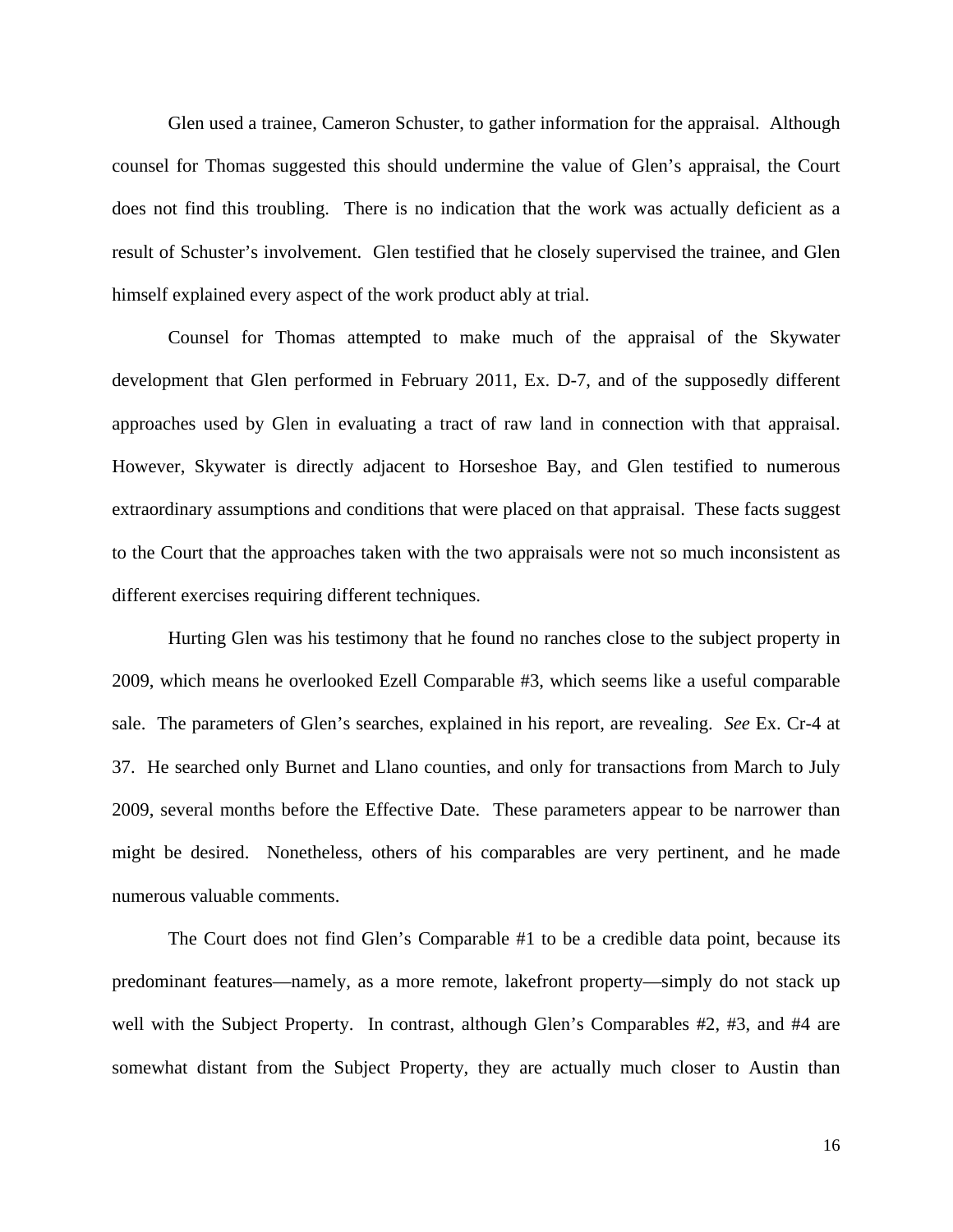Comparable #1 (and more comparable to the Subject Property's distance from Austin), and not lakeshore. They make more sense as comparables. Still, these three comparables are located some distance from Highway 29, and it is not clear to the Court whether Glen's upward adjustment of 7.5% is enough to compensate for this disadvantage.

Overall, the Court finds Glen's report and testimony more credible than that of Griesbach, but questions the choice of Comparable #1 and the degree of adjustment on the other comparables. For these reasons, the Court believes that his opinion, while generally credible, understates the value of the Subject Property somewhat.

#### 4. Ezell

Graham's other expert, Ezell, also testified credibly and offered useful comparable sales.

Counsel for Thomas challenged Ezell on the basis that some of his comparable sales were after the Effective Date. Ezell testified convincingly as to why using comparables dating from after the effective date was valid. In short, if market conditions are unchanged or changed relatively little between the Effective Date and the post-Effective Date sales, as seems to be largely the case here, then the post-Effective Date sales are useful comparable sales. In contrast, due to the unusual circumstances of the market crash discussed by all the experts, we know that markets were materially different at the Effective Date than they were prior to the market crash. Thus, sales from long prior to the Effective Date, as were used by Griesbach, are far less comparable than those sales reasonably soon after the Effective Date. In sum, the Court had no conceptual problem with Ezell using post-Effective Date sales, provided that they were wellexplained and supported by market data and analysis, as they were.

Texas courts, exercising their gatekeeper and not fact-finding functions, have admitted and allowed consideration of post-effective date comparables as part of expert appraisal testimony. *See, e.g.*, *Williams*, 406 S.W.3d at 285 ("Comparable sales . . . should take place near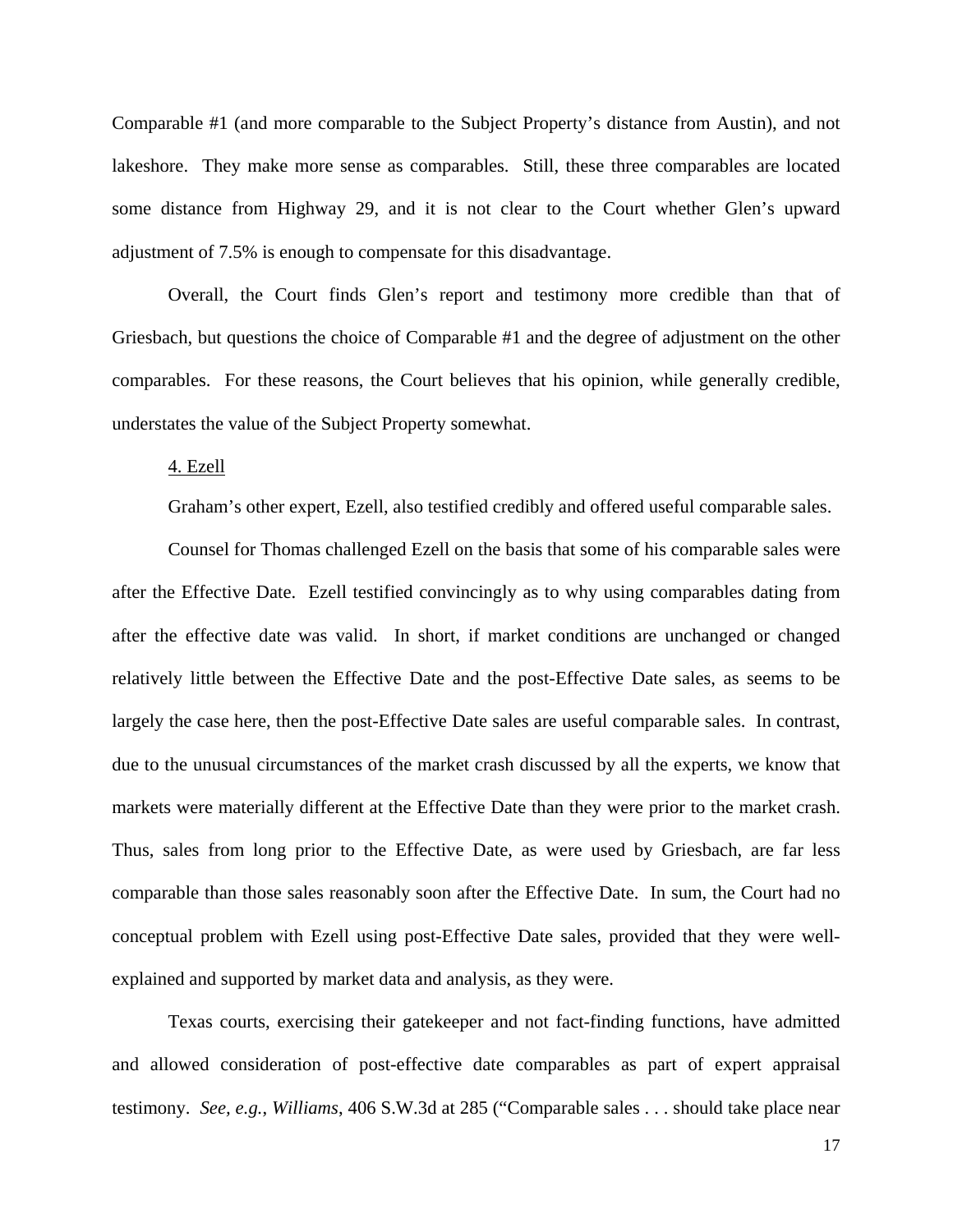in time to the condemnation," but "[c]omparable sales are generally admissible unless it appears that reasonable minds cannot differ from the conclusion that the evidence of other sales lack probative force because of their dissimilarity to the condemned property") (citations omitted); *id.* at 287 (admitting some comparison sales evidence from after date of valuation). Here, based on the testimony provided by Ezell concerning market conditions after the Effective Date, the use of post-effective date sales is not so beset by "analytical gaps" that it should be denied admission. Rather, the fact-finder (in this case the Court), should consider the time frame and other aspects of the comparable sales in giving them appropriate evidentiary weight. This the Court has endeavored to do.

After careful consideration, the Court here finds some of the later comparables to be useful, namely Comparables #2, #3, and #5. The Court did not find Ezell's Comparable #4 to be useful. It was farther from Austin than is the Subject Property and not convincingly comparable. It is not clear the overall 34% adjustment applied was adequate, and such a high adjustment confirms the sense that the sale is not particularly useful in valuing the Subject Property.

The Court found Ezell's Comparable #1 credible. Among other things, this property is about the same distance from Austin as the Subject Property, and although not close to Horseshoe Bay, it does have proximity to San Antonio, which Ezell credibly testified had value.

Both in his report and at trial, Ezell gave testimony concerning the state of the market at the time of the Effective Date. His research into the market trends as of the Effective Date enhanced his credibility in assessing the value of the Subject Property. Importantly, he offered evidence concerning the (diminished) volume of new residential developments, new ranch land purchases, and decline in the availability of financing, all of which are directly pertinent to valuation of the Subject Property. He also credibly testified as to the lack of demand in the area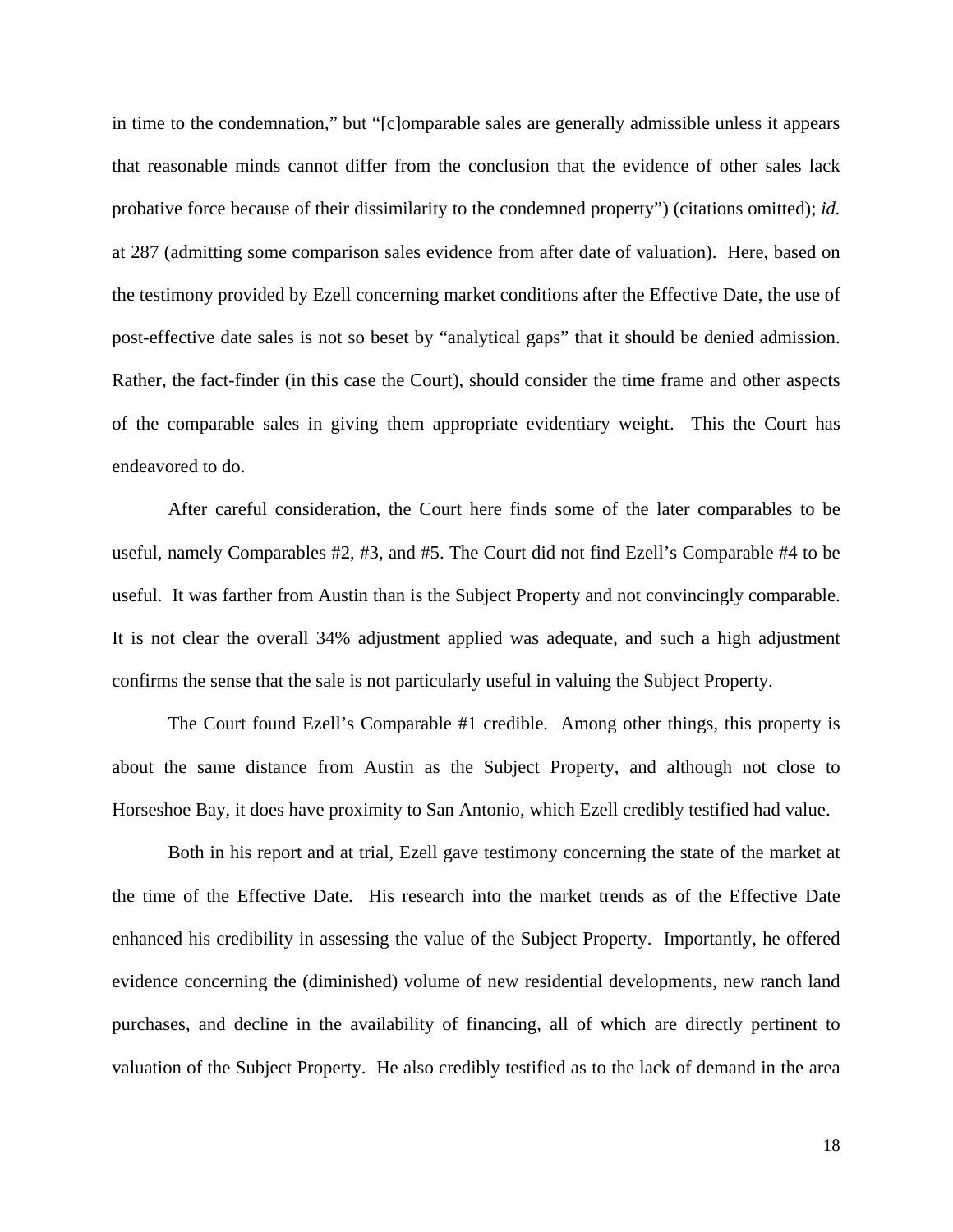around the Subject Property as of the Effective Date, in fact noting that several attempted developments failed around the time of the Effective Date, bolstering the conclusion that it was exceedingly unlikely a developer would pay any premium to gamble on the Subject Property as of the Effective Date.

No doubt, adjustment of comparables is more art than science. "Appraising property is not an exact science based on set mathematical formulas." *Harris Cnty. Appraisal Dist. v. Kempwood Plaza Ltd.*, 186 S.W.3d 155, 161 (Tex. App.—Houston [1st Dist.] 2006, no pet.). But the Court found Ezell's explanations of adjustments to comparables (including on crossexamination) more credible than that of the other two appraisers.

Although Ezell was the only one of the three appraisers who did not have an MAI appraisal designation, he is a State of Texas certified appraiser, and his testimony was clear, consistent, and credible.

# 5. The Court's Valuation

"[A]ll appraisal opinion is at best something of a speculation, and the question of market value is peculiarly one for the fact finding body." *Williams*, 406 S.W.3d at 284 (quoting *LaSalle Pipeline, LP v. Donnell Lands, L.P.*, 336 S.W.3d 306, 315 (Tex. App.—San Antonio 2010, pet. denied)). While valuation, particularly more than four years after the fact, is difficult to pin down with any precision, the Court, acting as fact-finder, has carefully studied the reports of the experts, weighed their testimony concerning the market at the time, and has reached an opinion as to valuation. The Court finds that the Subject Property was worth \$5500 per acre, for a total of \$2,850,606, as of the Effective Date.

The Court has sought to explain its valuation as thoroughly as possible in this opinion, but the value does not rely on any one subsidiary finding or conclusion. Rather, as the Court worked through the relevant issues from several different perspectives, each different route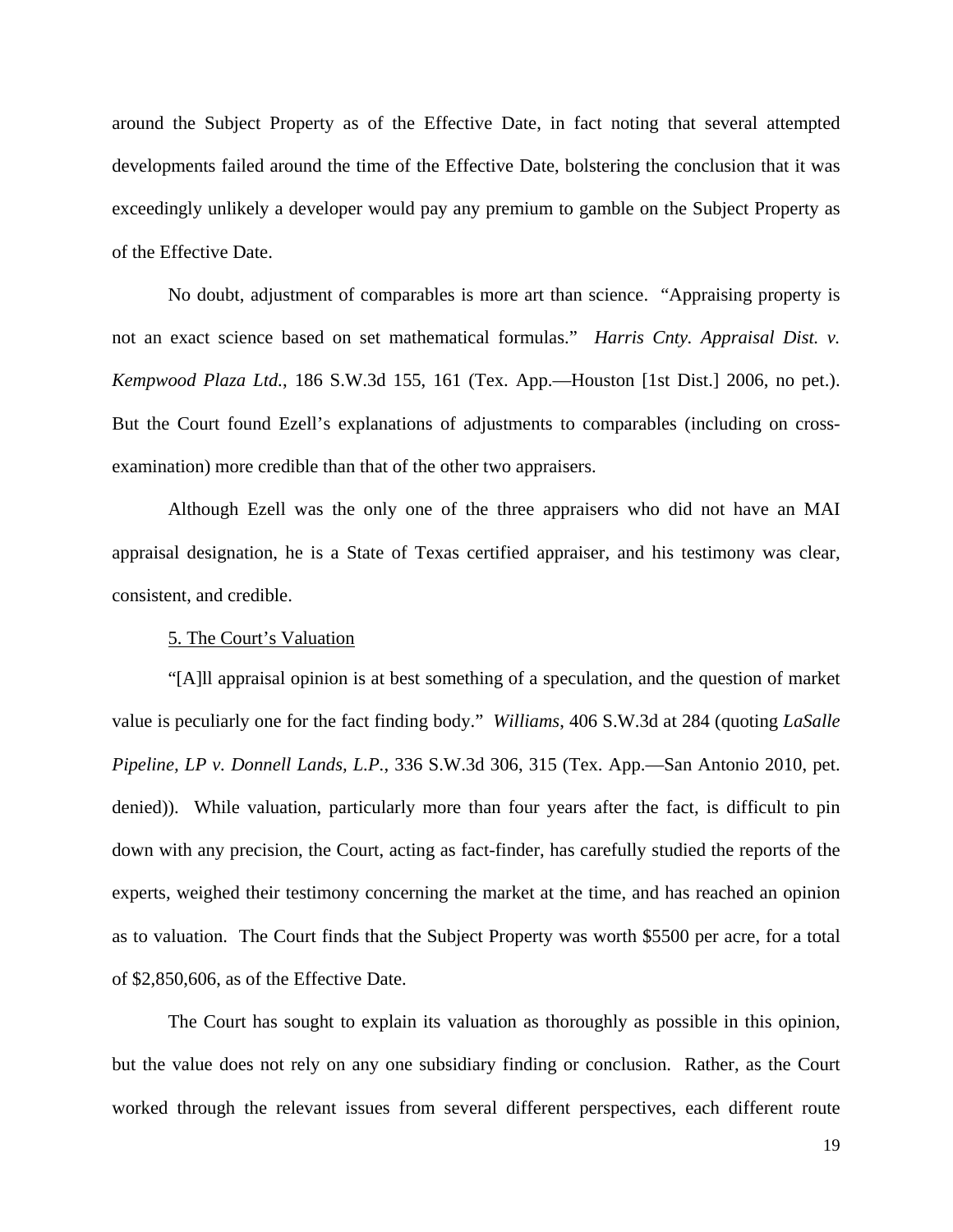seemed to lead in the direction of the Court's finding. In light of the extensive record leading in this direction, the Court is very comfortable with the finding that the Subject Property was worth far less than Griesbach opined, but somewhat more than suggested by Ezell and Glen.

As far as the specific number, the Court reaches it as follows:

If one were to take the Glen appraisal, eliminate Comparable #1, and average the rest without adjustment, one would arrive at a \$5381 per acre figure. The Court believes these sales should be adjusted upward to account for the fact that each of these properties is some distance from a major highway.

If one were to take Ezell's appraisal, eliminate Comparable #4, and average the rest without adjustment, the value would be \$5286 per acre. The Court finds that Ezell Comparables #1 and #5 appear most apt, but that the 17% downward adjustment to these two sales—both from just over \$5600 per acre down to around \$4500 per acre—was too drastic, having the effect of understating the value of the Subject Property.

Each of these approaches independently leads the Court to conclude that the appropriate valuation is \$5500 per acre, or, for all 518.292 acres, a total of \$2,850,606.

As noted, the total owed as of the foreclosure date was \$3,788,185.69. Using the Court's valuation, this leaves the deficiency owed to Graham as of the foreclosure date, of \$937,579.69.

## **III. Interest on the Deficiency Claim**

The parties have also stated that they wish the Court to determine the "applicable interest on . . . [the] deficiency claim from September 1, 2009 through the Petition Date (before considering post-foreclosure attorneys' fees, expenses, and any interest thereon)." Pretrial Order, ¶ 2.